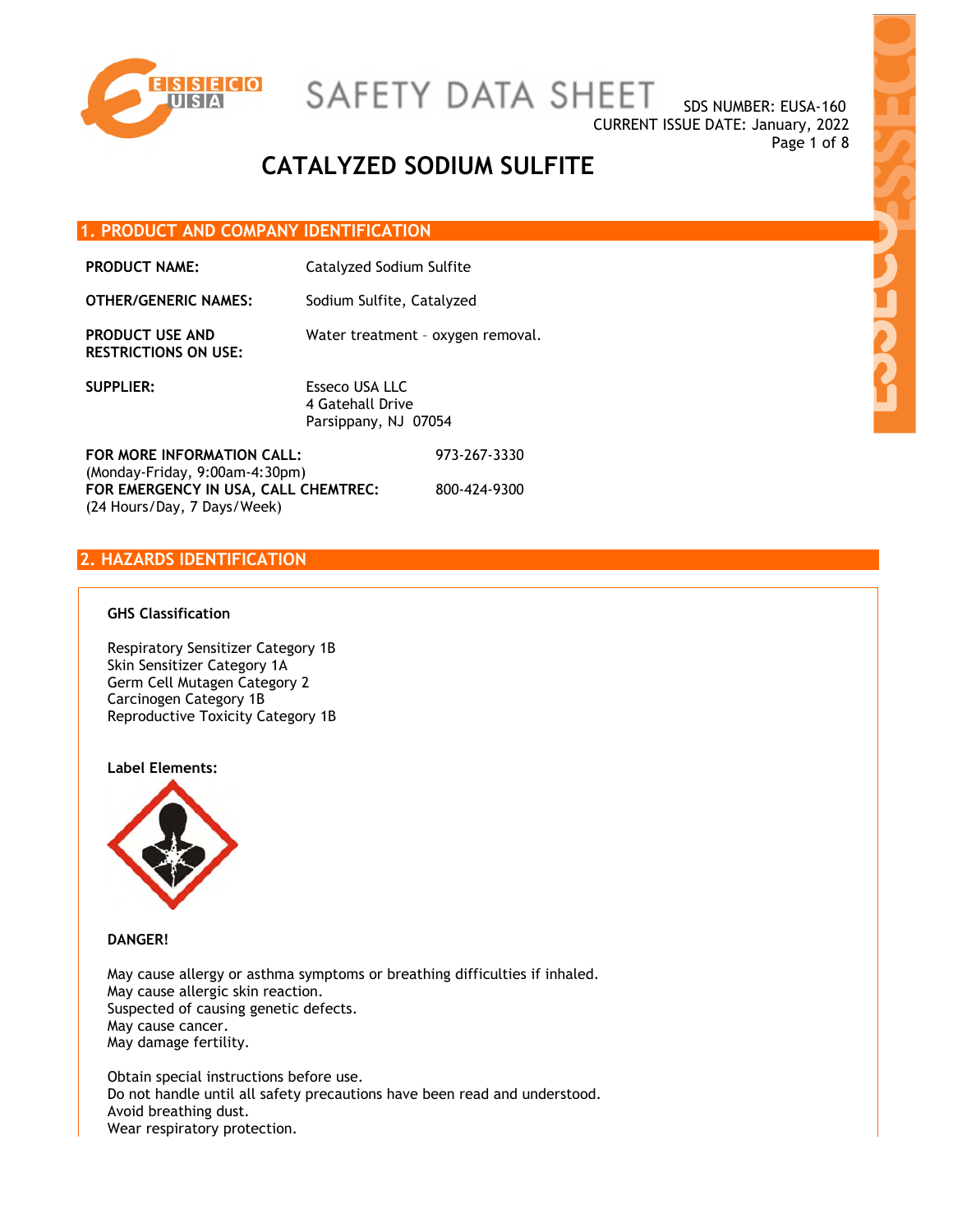

SDS NUMBER: EUSA-160 CURRENT ISSUE DATE: January, 2022 Page 2 of 8

# **CATALYZED SODIUM SULFITE**

Wear protective gloves, protective clothing, eye protection, and face protection. Contaminated work clothing must not be allowed out of the workplace. IF exposed or concerned: Get medical advice or attention. IF ON SKIN: Wash with plenty of water. If skin irritation or rash occurs: Get medical advice or attention. Take off contaminated clothing and wash it before reuse. IF INHALED: remove person to fresh air and keep comfortable for breathing. If experiencing respiratory symptoms: Call a POISON CENTER or doctor. Store locked up. Dispose of contents and container in accordance with locals, state, and federal regulations.

## **3. COMPOSITION/INFORMATION ON INGREDIENTS**

| <b>INGREDIENT NAME</b> | <b>CAS NUMBER</b> | <b>WEIGHT %</b> |
|------------------------|-------------------|-----------------|
| Sodium sulfite         | 7757-83-7         | $95+$           |
| Cobalt sulfate         | 10124-43-3        | < 0.2           |

Trace impurities and additional material names not listed above may appear in Section 15 of this SDS. These materials may be listed for local "Right-To-Know" compliance and for other reasons. The exact concentrations are a trade secret.

#### **4. FIRST AID MEASURES**

| SKIN:                                                                                                        | Wash skin with plenty of soap and water. Remove contaminated clothing and launder<br>before reuse. Get medical attention if irritation or rash occurs.                                                                                                                                                                                                                                                                                                                |
|--------------------------------------------------------------------------------------------------------------|-----------------------------------------------------------------------------------------------------------------------------------------------------------------------------------------------------------------------------------------------------------------------------------------------------------------------------------------------------------------------------------------------------------------------------------------------------------------------|
| EYES:                                                                                                        | Flush eyes with water for several minutes. Remove contact lenses if present if you can<br>do so easily and continue flushing. Get imedical attention if irritation occurs and<br>persists.                                                                                                                                                                                                                                                                            |
| <b>INHALATION:</b>                                                                                           | Promptly remove to fresh air. Get immediate medical attention if signs of suffocation,<br>irritation, difficulty breathing, or other symptoms develop.                                                                                                                                                                                                                                                                                                                |
| <b>INGESTION:</b>                                                                                            | Rinse mouth with water and give 1 glass of water to drink. Do not induce vomiting unless<br>directed to do so be medical personnel. Get medical attention if symptoms develop.                                                                                                                                                                                                                                                                                        |
| <b>MOST IMPORTANT</b><br>SYMPTOMS/EFFECTS,<br><b>ACUTE AND DELAYED:</b>                                      | May cause irritation to the eyes. Harmful if swallowed or inhaled. May cause severe<br>and possibly fatal allergic reactions if inhaled or swallowed by some asthmatics and<br>other 'sulfite-sensitive' individuals. May cause respiraotry sensitization with<br>asthma. May cause allergic skin reaction with rash and itching. May cause genetic<br>defects, damage to fertility, or cancer. Reacts with acids to form toxic and<br>irritating sulfur dioxide gas. |
| <b>INDICATION OF</b><br><b>IMMEDIATE MEDICAL</b><br><b>ATTENTION AND</b><br>SPECIAL TREATMENT,<br>IF NEEDED: | Immediate medical attention is required for allergic respiratory reaction. Treat<br>symptomatically. Note potential for anaphylactic shock with allergic individuals.                                                                                                                                                                                                                                                                                                 |

### **5. FIRE FIGHTING MEASURES**

#### **SUITABLE (AND UNSUITABLE) EXTINGUISHING MEDIA:**

Material is not flammable. Use extinguishing media appropriate for material in surrounding fire.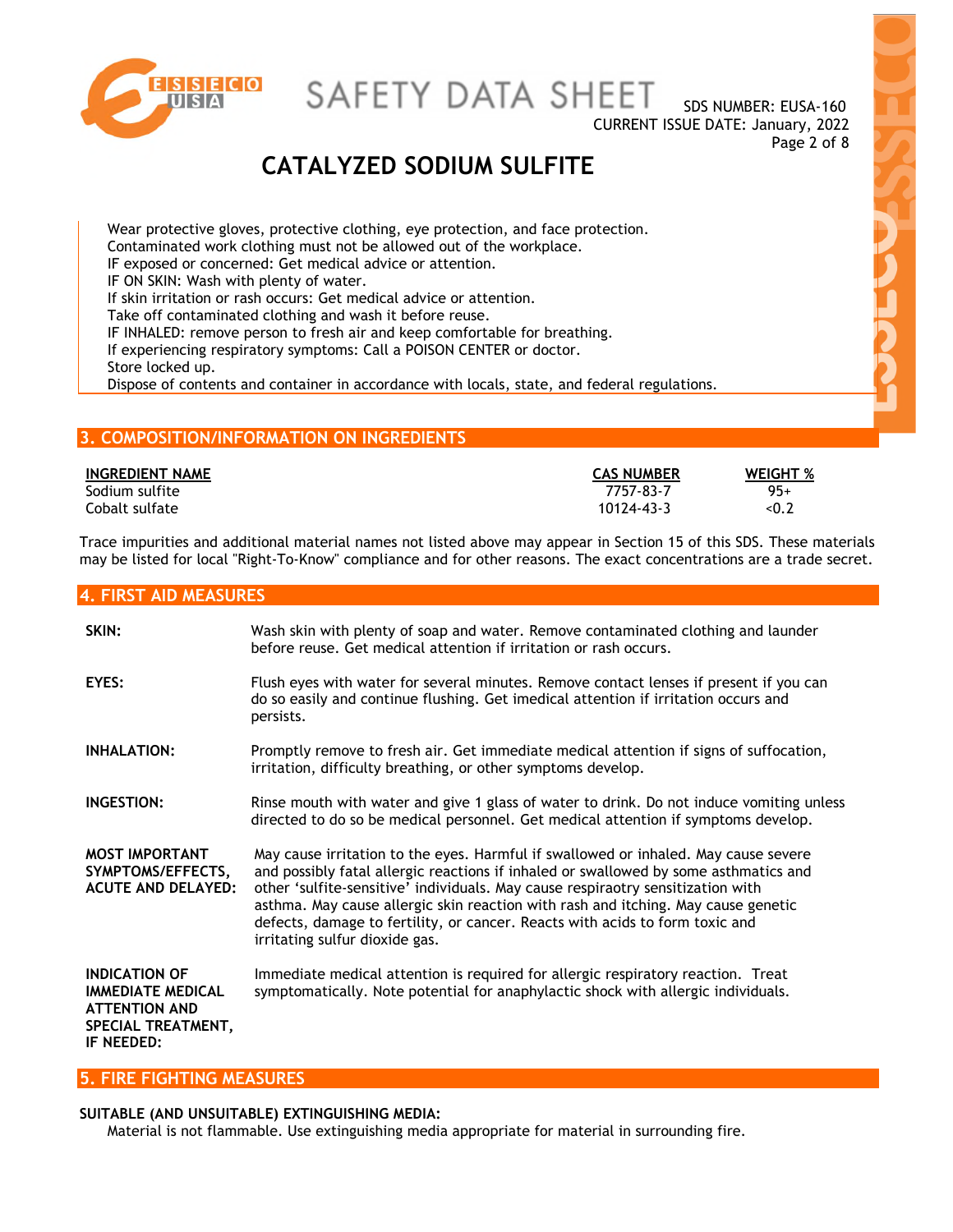

SDS NUMBER: EUSA-160 CURRENT ISSUE DATE: January, 2022 Page 3 of 8

# **CATALYZED SODIUM SULFITE**

#### **SPECIFIC HAZARDS ARISING FROM THE CHEMICAL:**

Releases toxic and irritating sulfur oxides at fire temperatures.

#### **SPECIAL PROTECTIVE EQUIPMENT AND PRECAUTIONS FOR FIRE-FIGHTING:**

Wear NIOSH-approved self-contained breathing apparatus. Use water-spray to keep containers cool, and to knock down vapors or gases.

## **6. ACCIDENTAL RELEASE MEASURES**

**PERSONAL PRECAUTIONS, PROTECTIVE EQUIPMENT, AND EMERGENCY PROCEDURES:** Provide ventilation to clear sulfur dioxide fumes which may be generated by the sodium sulfite component. Wear appropriate personal protective equipment.

**ENVIRONMENTAL PRECAUTIONS:** Spills and releases may have to be reported to Federal and/or local authorities. See Section 15 regarding reporting requirements.

**METHODS AND MATERIALS FOR CONTAINMENT AND CLEANING UP:** Promptly sweep up material with minimum dusting and shovel into an empty container with a cover. Rinse spill area with plenty of water.

### **7. HANDLING AND STORAGE**

**PRECAUTIONS FOR SAFE HANDLING:** (See section 8 for recommended personal protective equipment.) Avoid contact with skin, eyes and clothing. Do not breathe dust. Do not eat or drink in the work area. Use normal personal hygiene and housekeeping. Keep away from acids and oxidizing agents.

#### **CONDITIONS FOR SAFE STORAGE, INCLUDING ANY INCOMPATIBILITIES:**

Store in a cool, dry, well-ventilated area away from acids and oxidizing agents.

#### **8. EXPOSURE CONTROLS/PERSONAL PROTECTION**

#### **EXPOSURE GUIDELINES**

Sodium sulfite None None None None None None None Cobalt Sulfate (as Co)  $0.02 \text{ mg/m}^3$  TWA  $0.1 \text{ mg/m}^3$  TWA (for

**INGREDIENT NAME ACGIH TLV OSHA PEL OTHER LIMIT** metal dust and fume)

None

#### **OTHER EXPOSURE LIMITS FOR POTENTIAL DECOMPOSITION PRODUCTS:**

Sulfur dioxide: OSHA TWA = 5 ppm ACGIH STEL = 0.25 ppm

#### **APPROPRIATE ENGINEERING CONTROLS:**

Local exhaust if dusty conditions exist or if there is a release of sulfur dioxide gas. Do not use in unventilated spaces.

#### **INDIVIDUAL PROTECTION MEASURES, SUCH AS PERSONAL PROTECTIVE EQUIPMENT**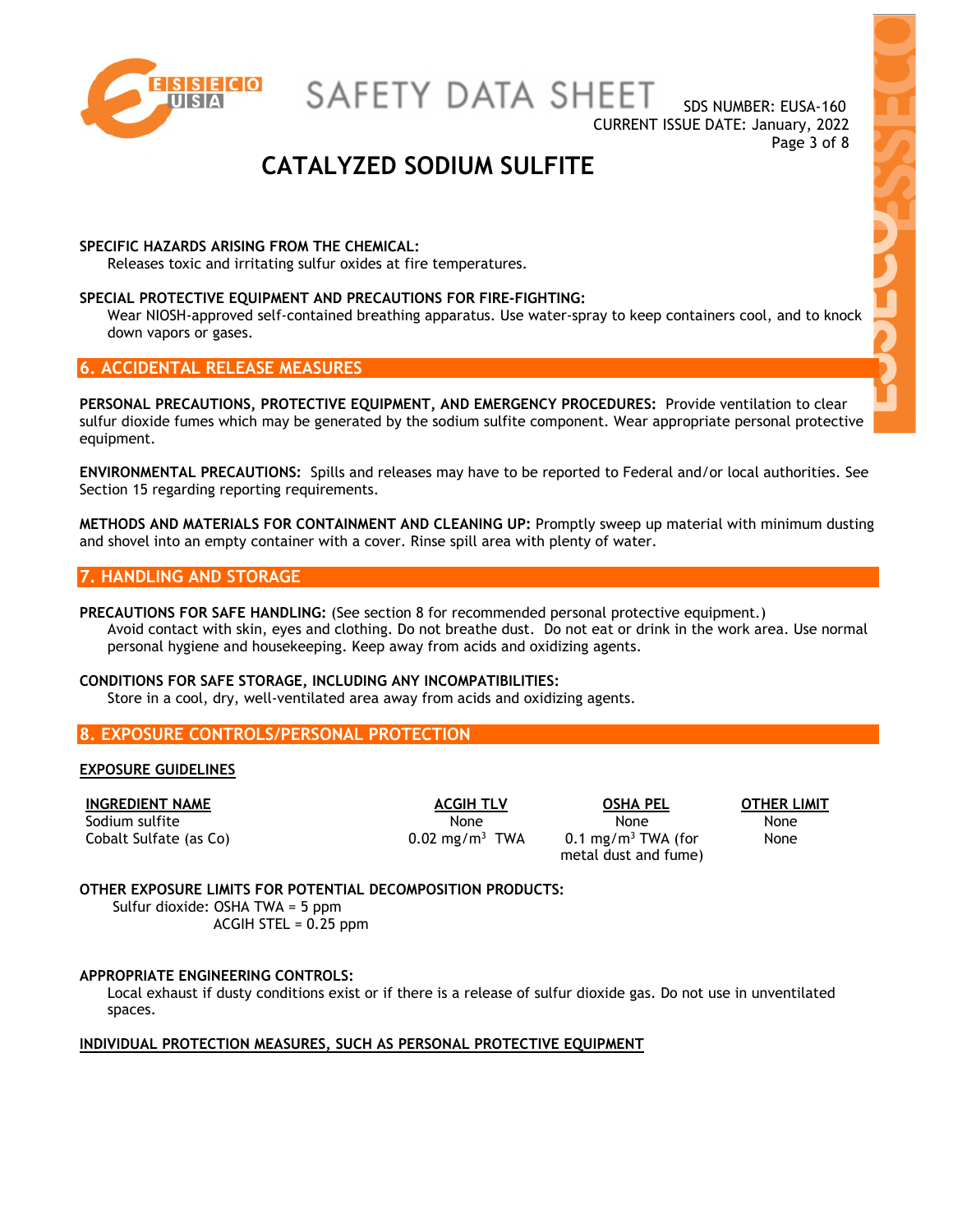

SDS NUMBER: EUSA-160 CURRENT ISSUE DATE: January, 2022 Page 4 of 8

# **CATALYZED SODIUM SULFITE**

| SKIN PROTECTION:               | For handling dry material, wear rubber gloves and full work clothing,<br>including long-sleeved shirt and trousers. When handling solutions and there is<br>prolonged or repeated contact, wear impervious gloves, clothing and boots.                                                                                                                                                       |
|--------------------------------|----------------------------------------------------------------------------------------------------------------------------------------------------------------------------------------------------------------------------------------------------------------------------------------------------------------------------------------------------------------------------------------------|
| EYE PROTECTION:                | Wear chemical safety goggles.                                                                                                                                                                                                                                                                                                                                                                |
| <b>RESPIRATORY PROTECTION:</b> | Where required, use a NIOSH-approved respirator for dust, mist and/or sulfur<br>dioxide gas, as conditions indicate. Some exposures may require a NIOSH-<br>approved self-contained breathing apparatus or supplied-air respirator.<br>Equipment selection depends on contaminant type and concentration. Select<br>in accordance with 29 CFR 1910.134 and good industrial hygiene practice. |

Odorless.

Not determined.

**ADDITIONAL RECOMMENDATIONS:** Eyewash and safety shower are recommended.

## **9. PHYSICAL AND CHEMICAL PROPERTIES**

**APPEARANCE:** Off-white crystals or powder. **PHYSICAL STATE:** Solid. **ODOR THRESOLD:** Not determined. **MOLECULAR WEIGHT:** Sodium sulfite - 126.04. **CHEMICAL FORMULA:** Sodium sulfite - Na<sub>2</sub>SO<sub>3</sub> **RELATIVE DENSITY (water = 1.0):** 2.63 **SOLUBILITY IN WATER (weight %):** 17% at 50°F (10°C); 28% at 92°F (33.3°C) **pH:** 5% solution – 8 **INITIAL BOILING POINT/RANGE:** Not applicable. **MELTING/FREEZING POINT:** Decomposes at 1652°F (900°C) **VAPOR PRESSURE:** Not applicable. **VAPOR DENSITY (air = 1.0):** Not applicable. **EVAPORATION RATE:** Not applicable. **COMPARED TO:** Not applicable. **% VOLATILES:** Not applicable. **PARTITION COEFFICIENT (N-OCTANOL/WATER): VISCOSITY:** Not applicable. **FLASH POINT:** Not flammable. **FLASH POINT METHOD:** Not applicable. **AUTOIGNITION TEMPERATURE:** Not applicable. **UPPER FLAME LIMIT (volume % in air):** Not applicable. **LOWER FLAME LIMIT (volume % in air):** Not applicable. **DECOMPOSITION TEMPERATURE:** Not determined. **FLAMMABILITY (SOLID, GAS)** Not flammable. **OSHA FLAMMABILITY CLASS:** Not applicable.

## **10. STABILITY AND REACTIVITY**

## **REACTIVITY:**

Not normally reactive

**CHEMICAL STABILITY:**  Normally stable.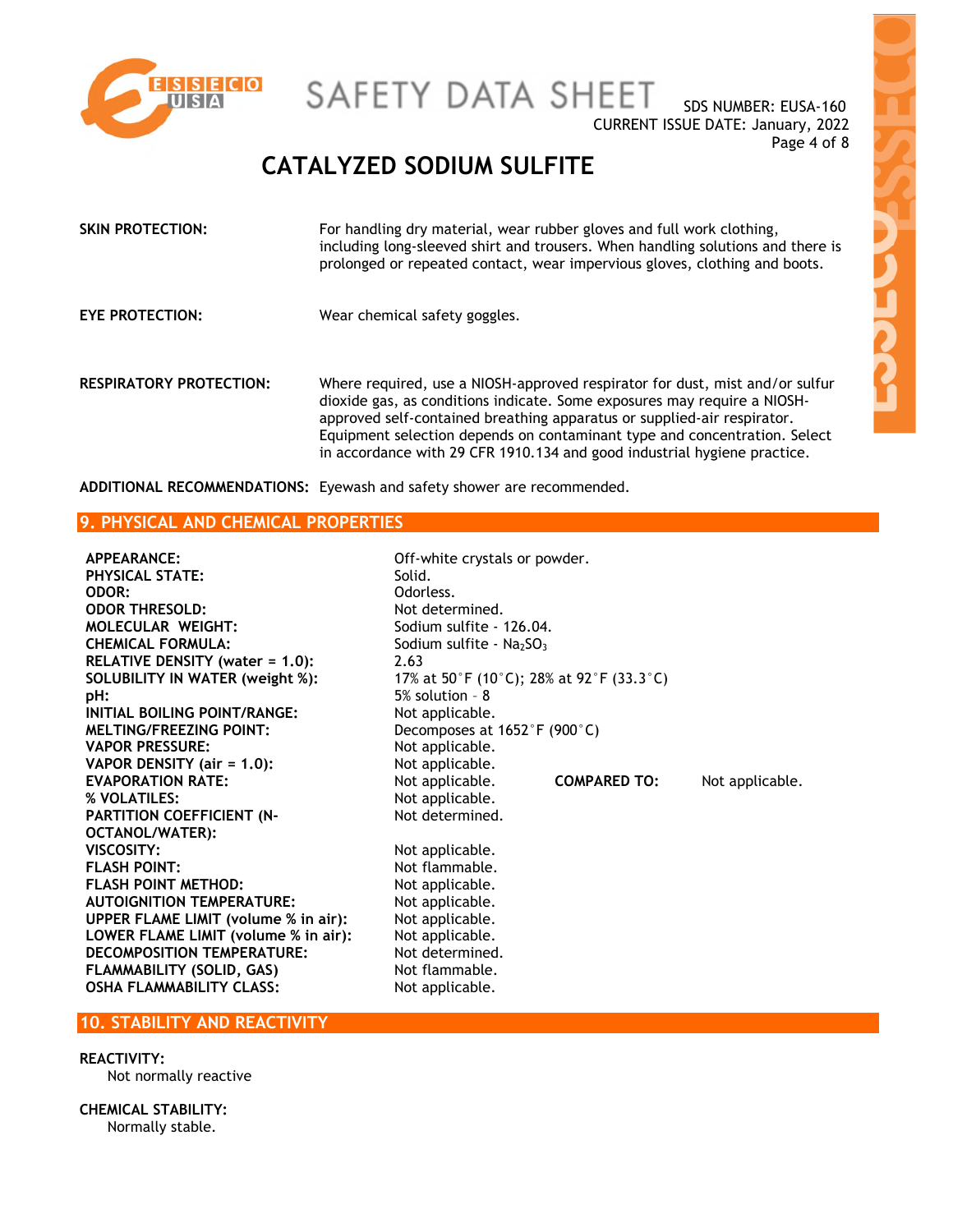

SDS NUMBER: EUSA-160 CURRENT ISSUE DATE: January, 2022 Page 5 of 8

# **CATALYZED SODIUM SULFITE**

#### **POSSIBILITY OF HAZARDOUS REACTIONS:**

Reacts with acids to form toxic and irritating sulfur dioxide gas.

#### **CONDITIONS TO AVOID:**

Normally stable. Avoid high temperatures (at decomposition, 1652°F); yields sulfur dioxide gas and hazardous residue.

#### **INCOMPATIBILITIES:**

Strong oxidizers: causes vigorous exothermic reactions. Acids: releases sulfur dioxide gas.

#### **HAZARDOUS DECOMPOSITION PRODUCTS:**

Sulfur dioxide and sodium sulfide residue. Sodium sulfide is flammable, a dangerous fire risk, a strong irritant to skin and tissue, and is incompatible with acids.

## **11. TOXICOLOGICAL INFORMATION**

#### **POTENTIAL HEALTH HAZARDS**

#### **ACUTE EFFECTS OF EXPOSURE:**

- **SKIN:** Dust or mist may cause skin irritation from prolonged contact. Solutions will cause skin irritation. May cause allergic skin reaction (sensitization) with rash and itching.
- **EYES:** Dust or mist may irritate or burn the eyes. Solutions will cause irritation or burns to the eyes.
- **INHALATION:** Inhalation of dust or mist can irritate the respiratory tract. May cause respiratory sensitization. May cause severe or deadly allergic reactions in some asthmatics and sulfite sensitive individuals. Possible signs and symptoms of allergic reactions include bronchoconstriction, sweating, flushing, hives, rapid heart rate, decreased blood pressure, and anaphylaxis.
- **INGESTION:** Ingestion may irritate the gastrointestinal tract. Estimated to be moderately toxic. May cause severe allergic reactions in some asthmatics. Large doses may cause violent colic and diarrhea, circulatory disturbances, central nervous system depression, and even death.
- **CHRONIC EFFECTS:** None known.

**Ingredients found on one of the three OSHA designated carcinogen lists are listed below.** 

| <b>INGREDIENT NAME</b> | <b>NTP STATUS</b> | <b>IARC STATUS</b> | <b>OSHA LIST</b> |
|------------------------|-------------------|--------------------|------------------|
| Cobalt Sulfate         | 2В<br>Reasonably  |                    | No               |
|                        | Anticipated to be |                    |                  |
|                        | a Carcinogen      |                    |                  |

#### **NUMERICAL MEASURES OF TOXICITY:**

#### **Immediate (Acute) Effects:**

Sodium sulfite - LD<sub>50</sub> (oral, mouse) = 820 mg/kg, LD<sub>50</sub> (oral, rat) = 2610-6400 mg/kg; LC<sub>50</sub> (inhalation, rat) > 5.5 mg/L/4 hr.;  $LC_{50}$  (inhalation, rat) >22 mg/L/1 hr.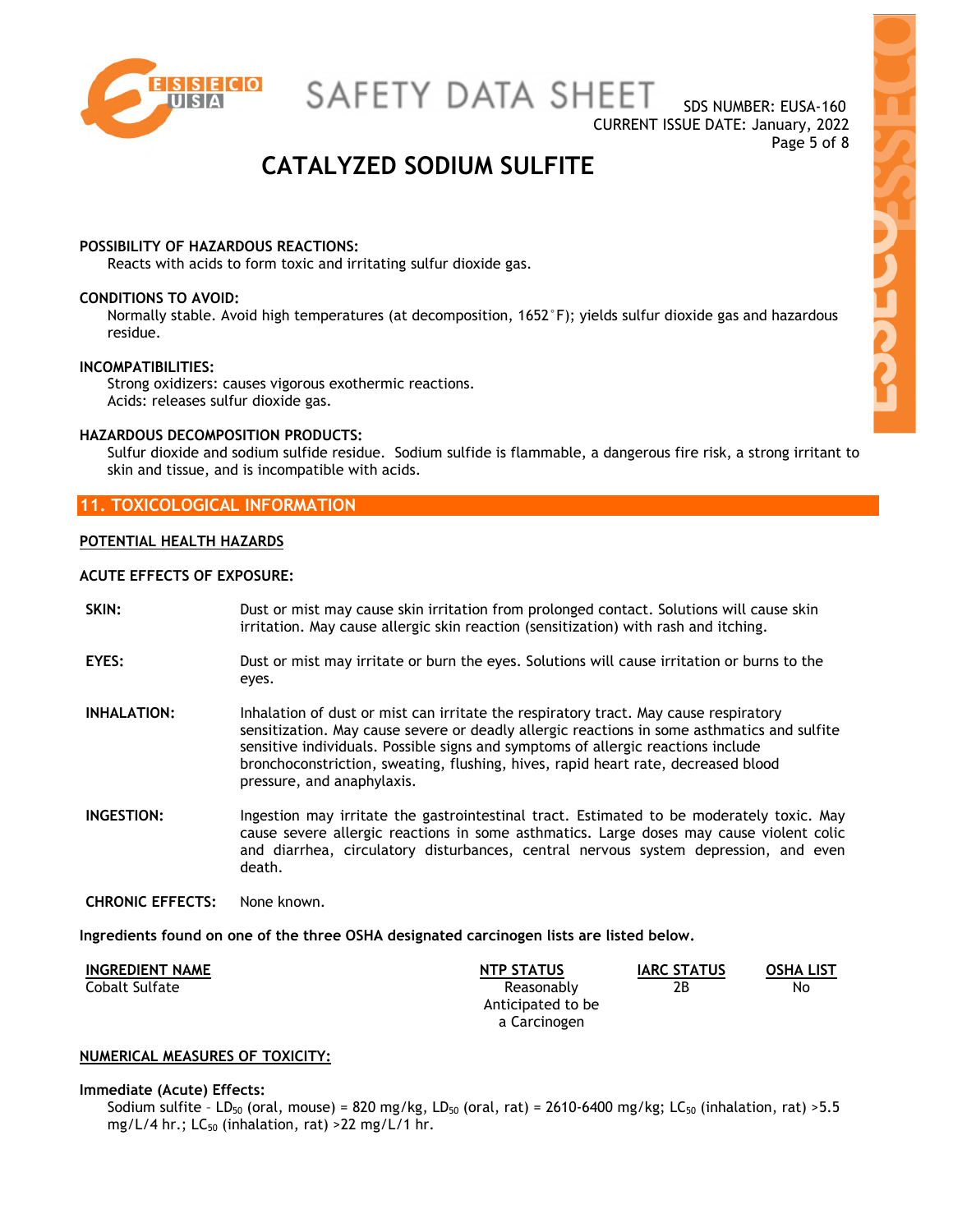

SDS NUMBER: EUSA-160 CURRENT ISSUE DATE: January, 2022 Page 6 of 8

# **CATALYZED SODIUM SULFITE**

#### **Delayed (Subchronic and Chronic) Effects:**

Sodium sulfite has been demonstrated to be mutagenic in microbial systems; however, it is not mutagenic in studies involving insects and is not considered to present a mutagenic threat to multicell organisms. Cobalt sulfate is suspected of causing genetic defects based on read-across from similar cobalt containing compounds that have shown evidence for genetic effects in in vivo and in vitro studies. Cobalt sulfate is classified as toxic to reproduction due to read across from similar cobalt containing compounds.

### **Other Data:**

None

## **12. ECOLOGICAL INFORMATION**

#### **ECOTOXICITY:**

The following ecotoxicity data is available for Sodium sulfite: Daphnia magna LC50 48 hrs 440 mg/L Western Mosquitofish 96hrs LC50 460 mg/L Biological Oxygen Demand (BOD) 0.12 lb/lb, instantaneous

**PERSISTENCE AND DEGRADABILITY:**  No data available.

**BIOACCUMULATIVE POTENTIAL:**  No data available.

**MOBILITY IN SOIL:**  No data available.

**OTHER ADVERSE EFFECTS:**  No data available.

#### **13. DISPOSAL CONSIDERATIONS**

#### **RCRA**

**Is the unused product a RCRA hazardous waste if discarded?** No

**If yes, the RCRA ID number is:** Not applicable.

#### **OTHER DISPOSAL CONSIDERATIONS:**

Dispose of in accordance with applicable Federal, State and Local regulations.

The information offered in section 13 is for the product as shipped. Use and/or alterations to the product such as mixing with other materials may significantly change the characteristics of the material and alter the RCRA classification and the proper disposal method.

#### **14. TRANSPORT INFORMATION**

| US DOT HAZARD CLASS:         | Not regulated.  |
|------------------------------|-----------------|
| US DOT ID NUMBER:            | Not applicable. |
| <b>PROPER SHIPPING NAME:</b> | Not applicable. |

For additional information on shipping regulations affecting this material, contact the information number found in Section 1.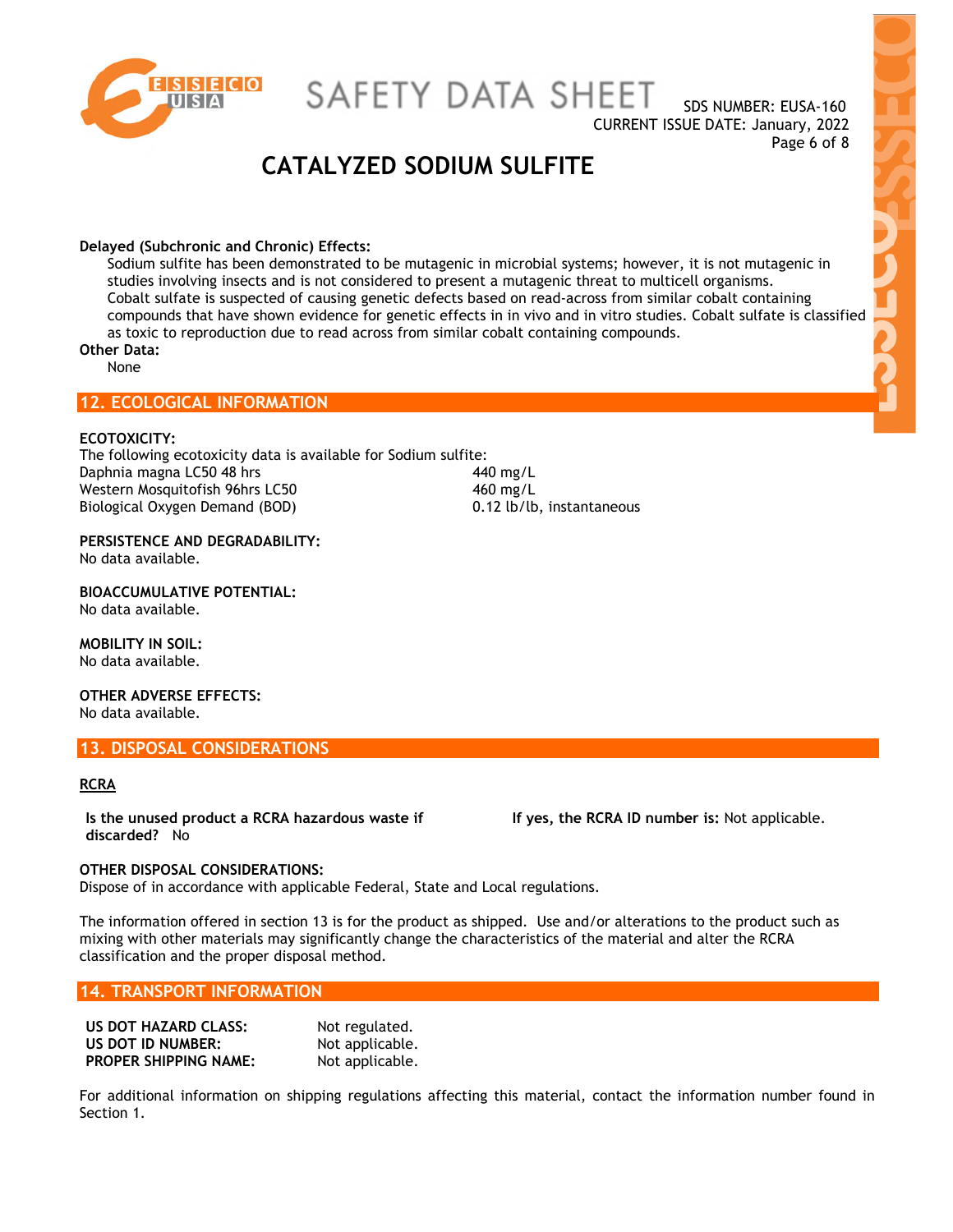

SDS NUMBER: EUSA-160 CURRENT ISSUE DATE: January, 2022 Page 7 of 8

## **CATALYZED SODIUM SULFITE**

### **15. REGULATORY INFORMATION**

#### **TOXIC SUBSTANCES CONTROL ACT (TSCA)**

**TSCA INVENTORY STATUS:** All components are listed on TSCA Inventory of Chemical Substances. **OTHER TSCA ISSUES:** None.

#### **SARA TITLE III/CERCLA**

"Reportable Quantities" (RQs) and/or "Threshold Planning Quantities" (TPQs) exist for the following ingredients.

**INGREDIENT NAME SARA/CERCLA RQ (lb) SARA EHS TPQ (lb)**

No ingredients listed in this section.

**Spills or releases resulting in the loss of any ingredient at or above its RQ requires immediate notification to the National Response Center [(800) 424-8802] and to your Local Emergency Planning Committee. Many states have more stringent regulations. Report all spills in accordance with local, state and federal regulations.** 

**SECTION 311 HAZARD CLASS:** See OSHA Hazard Classification in Section 2.

#### **SARA 313 TOXIC CHEMICALS**:

The following ingredients are SARA 313 "Toxic Chemicals" and may be subject to annual reporting requirements. CAS numbers and weight percents are found in Section 2.

#### **INGREDIENT NAME COMMENT**

 $\overline{\text{Cobalt}}$  sulfate (cobalt compounds)  $\overline{\text{Cobalt}}$ 

#### **STATE RIGHT-TO-KNOW**

In addition to the ingredients found in Section 2, the following are listed for state right-to-know purposes.

| <b>INGREDIENT NAME</b>                 | <b>WEIGHT %</b> | <b>COMMENT</b> |
|----------------------------------------|-----------------|----------------|
| No ingredients listed in this section. | ----            | ----           |

#### **CALIFORNIA PROPOSITION 65**

This product can expose you to chemicals including Cobalt sulfate, which is known to the State of California to cause cancer. For more information go to www.P65Warnings.ca.gov.

#### **ADDITIONAL REGULATORY INFORMATION:**

None

#### **FOREIGN CHEMICAL CONTROL INVENTORY STATUS:**

 Listed on Canadian DSL, Australian AICS, Phillipines PICCS, Chinese IECSC, Japanese MITI, Korean KECL, and EU EINECS.

## **16. OTHER INFORMATION**

| <b>CURRENT ISSUE DATE:</b>  | January, 2022 |
|-----------------------------|---------------|
| <b>PREVIOUS ISSUE DATE:</b> | April, 2017   |

**CHANGES TO SDS FROM PREVIOUS ISSUE DATE ARE DUE TO THE FOLLOWING:**  Comprehensive Review.

**OTHER INFORMATION:** None.







**Lick**